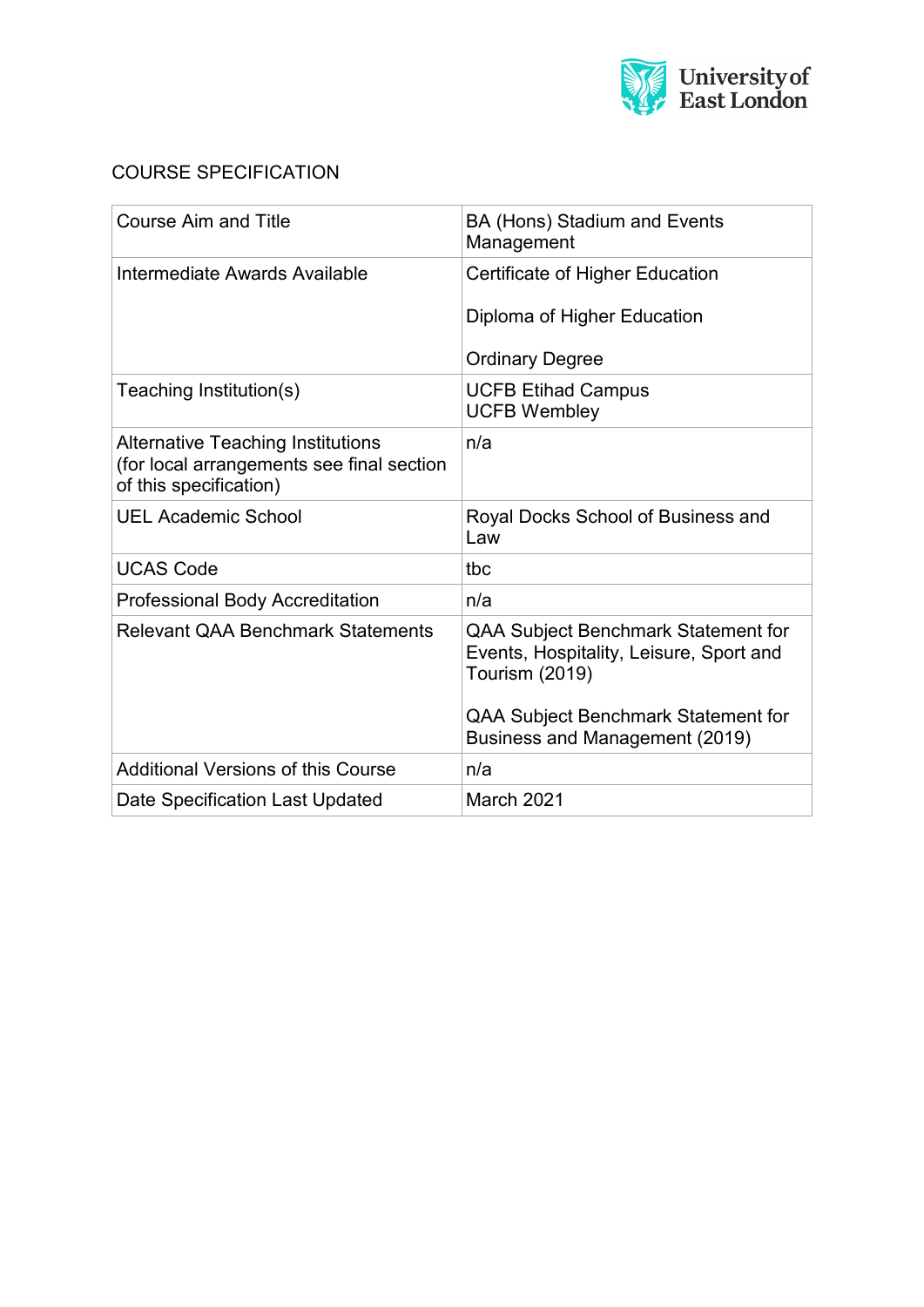

# Course Aims and Learning Outcomes

This course is designed to give students the opportunity to:

- Gain a wide-ranging and in-depth understanding of the role and usage of international sporting stadia in the modern day
- Evaluate and analyse the strategic application of event planning, logistics, marketing, human resource and financial management within the international stadium and event industry
- Develop comprehensive subject knowledge and understanding through the use of lectures, seminars, added value industry experiences and academic research
- Undertake and benefit from varied applied experiential learning in organising, marketing and delivering live events during the duration of the course

What students will learn:

Knowledge (Subject Based)

- explain, interpret and challenge theories and concepts which are used to understand the origin, purpose, meanings and development of events from a range of critical perspectives
- display an insight into the structure of event providers and their sectors, and analyse the political, technological, social, environmental and economic factors which affect, or impact upon, the supply of, and demand for, events
- demonstrate a critical awareness and understanding of how core values, for example, ethics, sustainability, creativity, strategy, and continuous improvement, relate to, and are reflected in, events.

Thinking skills

- demonstrate a critical awareness and understanding of appropriate domains, including administration, design, operations, marketing and risk, and how they apply to the phases of events, such as initiation, planning, staging of the event and closure and legacy
- display critical knowledge, understanding and application of risk management and the legal, ethical and regulatory frameworks that affect event management, including health and safety considerations and crowd management

Subject-Based Practical skills

- plan, project manage, produce, stage, analyse and evaluate events, including the procurement of support service provision, the application of new technologies and logistics
- operate and effectively manage resources, including human (paid or volunteer), financial, venue, and subcontracted and technical resources and the development of return on investment models
- design creative events, including the programming of spectacle, exhibition, ritual, and performance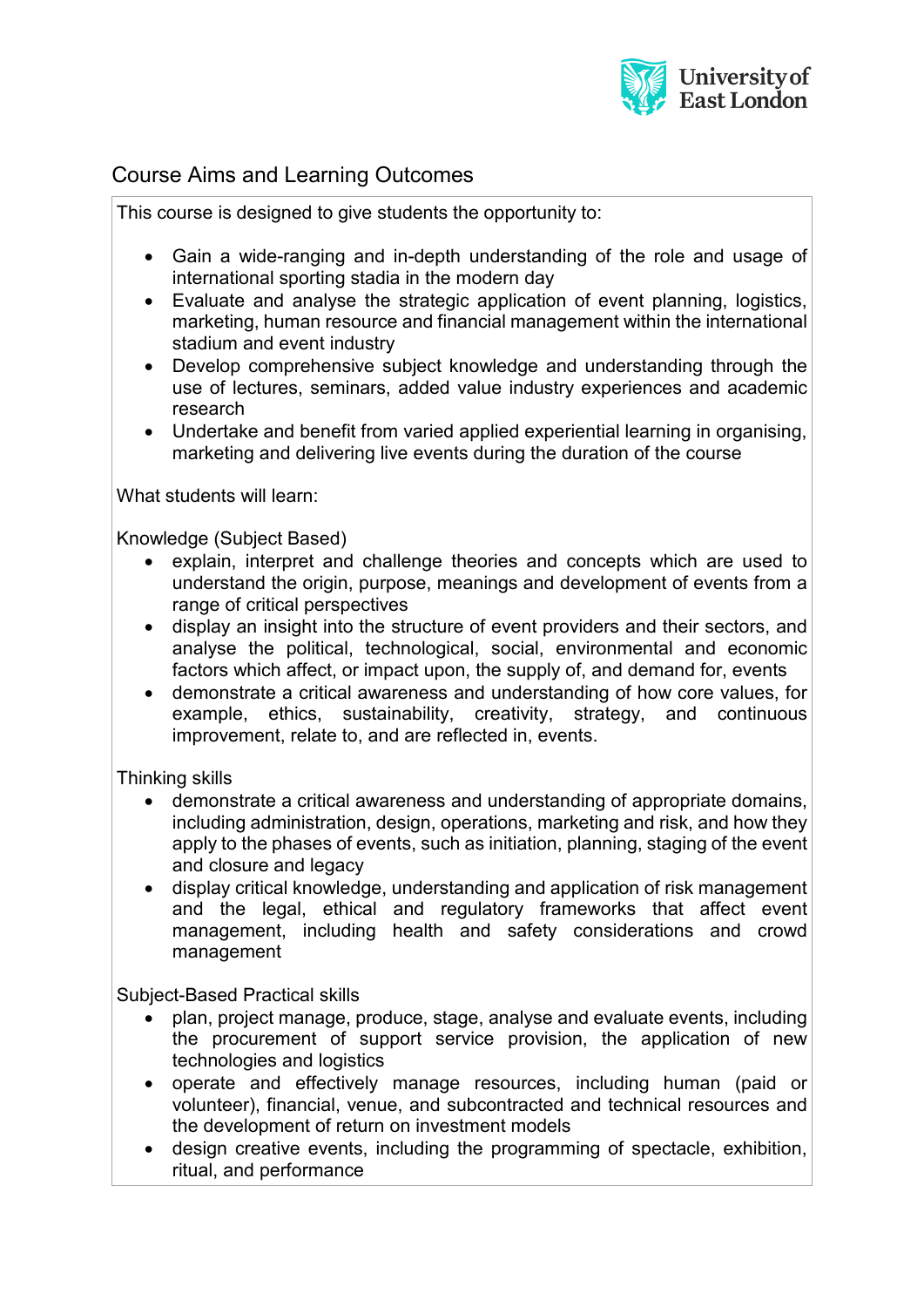

Skills for life and work (general skills)

- analyse the nature, characteristics, needs and expectations of different consumers through applying consumer behaviour theories and concepts and socio-cultural theories
- evaluate the legacy and impacts of events in social, economic, environmental, political, cultural, technological and other terms
- appreciate the ethical and sustainability issues associated with the financial support, operation and development of events

### Learning and Teaching

Knowledge is developed through

- Attendance at module lectures and seminars
- Guided reading
- Knowledge-based activities with feedback
- Online discussions and activities

Thinking skills are developed through

- Reflective activities with feedback
- Online discussions and activities

Practical skills are developed through

- IT activities with feedback
- Research skills-based activities with feedback
- Organisation of a live charitable fundraising event

Skills for life and work (general skills) are developed through

- The demands of the study medium (e.g. distance learning)
- Planning activities with feedback
- Project work

### Assessment

Knowledge is assessed by

- Coursework
- Reports
- Examinations

Thinking skills are assessed by

- Coursework
- Examinations
- Project work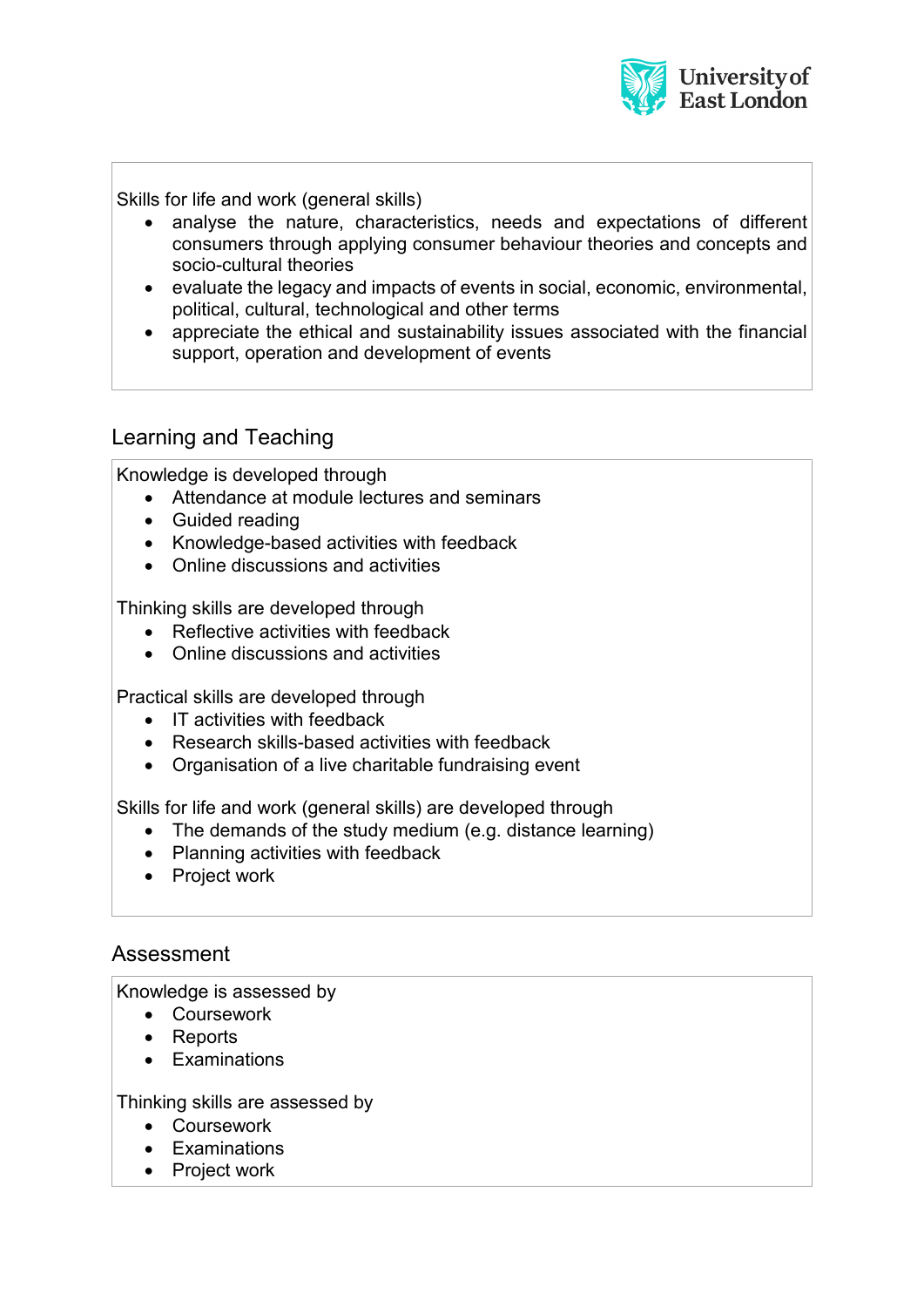

Practical skills are assessed by

- Practical reports
- Portfolio completion
- Organisation of a live charitable fundraising event

Skills for life and work (general skills) are assessed by

- Project work
- Group work

Students with disabilities and/or particular learning needs should discuss assessments with the Course Leader to ensure they are able to fully engage with all assessment within the course.

#### Work or Study Placements

n/a

#### Course Structure

All courses are credit-rated to help you to understand the amount and level of study that is needed.

One credit is equal to 10 hours of directed study time (this includes everything you do e.g. lecture, seminar and private study).

Credits are assigned to one of 5 levels:

- 3 Equivalent in standard to GCE 'A' level and is intended to prepare students for year one of an undergraduate degree course.
- 4 Equivalent in standard to the first year of a full-time undergraduate degree course.
- 5 Equivalent in standard to the second year of a full-time undergraduate degree course.
- 6 Equivalent in standard to the third year of a full-time undergraduate degree course.
- 7 Equivalent in standard to a Master's degree.

Courses are made up of modules that are each credit weighted.

The module structure of this course:

| Level | <b>Module</b><br>Code | <b>Module Title</b> | <b>Credit</b><br>Weighting | <b>Core/Option</b> | Available by<br><b>Distance</b><br>Learning? |
|-------|-----------------------|---------------------|----------------------------|--------------------|----------------------------------------------|
|-------|-----------------------|---------------------|----------------------------|--------------------|----------------------------------------------|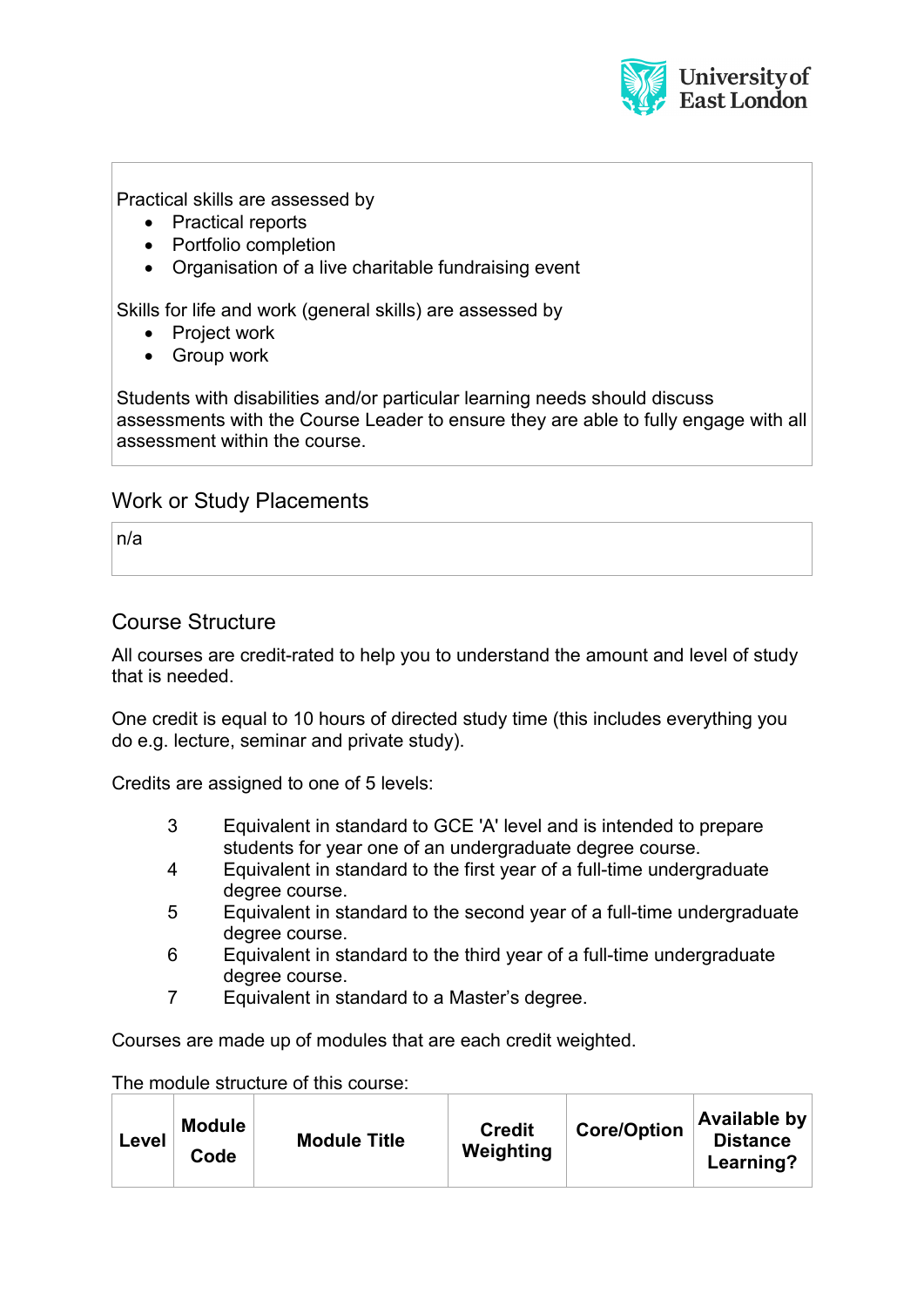

|                |               |                                                                 |    |      | Y/N          |
|----------------|---------------|-----------------------------------------------------------------|----|------|--------------|
| $\overline{4}$ | <b>UD4012</b> | Introduction to<br><b>Stadium Management</b>                    | 20 | Core | N            |
| $\overline{4}$ | <b>UD4008</b> | Introduction to Events<br>Management                            | 20 | Core | N            |
| $\overline{4}$ | <b>UD4000</b> | Industry<br>Competencies<br>(Mental Wealth)                     | 20 | Core | N            |
| $\overline{4}$ | <b>UD4010</b> | Introduction to<br><b>Football Finance</b>                      | 20 | Core | N            |
| $\overline{4}$ | <b>UD4003</b> | Principles of<br>Marketing                                      | 20 | Core | N            |
| $\overline{4}$ | <b>UD4011</b> | Introduction to Human<br>Resources in the<br>Events Industry    | 20 | Core | N            |
|                |               |                                                                 |    |      |              |
| 5              | <b>UD5002</b> | <b>Facility Management</b><br>and Stadium<br><b>Utilisation</b> | 20 | Core | N            |
| 5              | <b>UD5012</b> | Practice of Digital<br>Marketing                                | 20 | Core | N            |
| 5              | <b>UD5010</b> | <b>Industry Readiness</b><br>(Mental Wealth)                    | 20 | Core | N            |
| 5              | <b>UD5011</b> | Negotiation and<br><b>Winning Contracts</b>                     | 20 | Core | $\mathsf{N}$ |
| 5              | <b>UD5014</b> | <b>Stadium and Events</b><br>Organisation                       | 20 | Core | N            |
| 5              | <b>UD5013</b> | <b>Research Methods</b>                                         | 20 | Core | N            |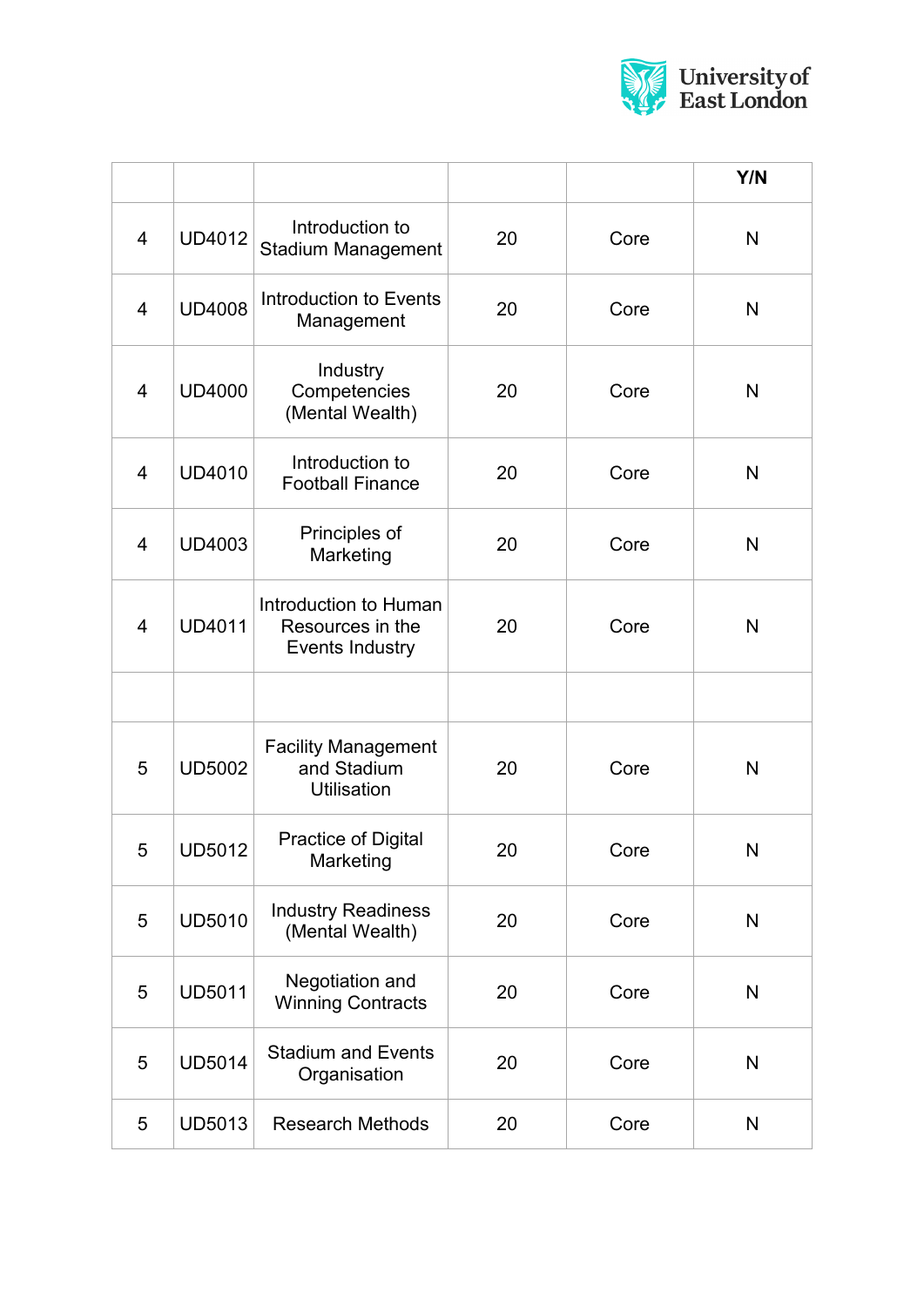

| 6               | <b>UD6005</b> | Event Leadership and<br>Management                                  | 20 | Core | N |
|-----------------|---------------|---------------------------------------------------------------------|----|------|---|
| 6               | <b>UD6007</b> | <b>Strategic Event</b><br><b>Delivery</b>                           | 20 | Core | N |
| 6               | <b>UD6012</b> | <b>Industry Engagement</b><br>(Mental Wealth)                       | 20 | Core | N |
| 6               | <b>UD6002</b> | <b>Contemporary Issues</b><br>in International Events<br>Management | 20 | Core | N |
| $6\phantom{1}6$ | <b>UD6014</b> | <b>Professional Project</b>                                         | 40 | Core | N |
|                 |               |                                                                     |    |      |   |
|                 |               |                                                                     |    |      |   |

Additional detail about the course module structure:

A core module for a course is a module which a student must have passed (i.e. been awarded credit) in order to achieve the relevant named award.

The overall credit-rating of this course is 360 credits. If for some reason you are unable to achieve this credit you may be entitled to an intermediate award, the level of the award will depend on the amount of credit you have accumulated. You can read the University Student Policies and Regulations on the UEL website.

### Course Specific Regulations

N/A

# Typical Duration

The expected duration of this course is 3 years full-time.

A student cannot normally continue study on a course after 4 years of study in full time mode unless exceptional circumstances apply and extenuation has been granted.

# Further Information